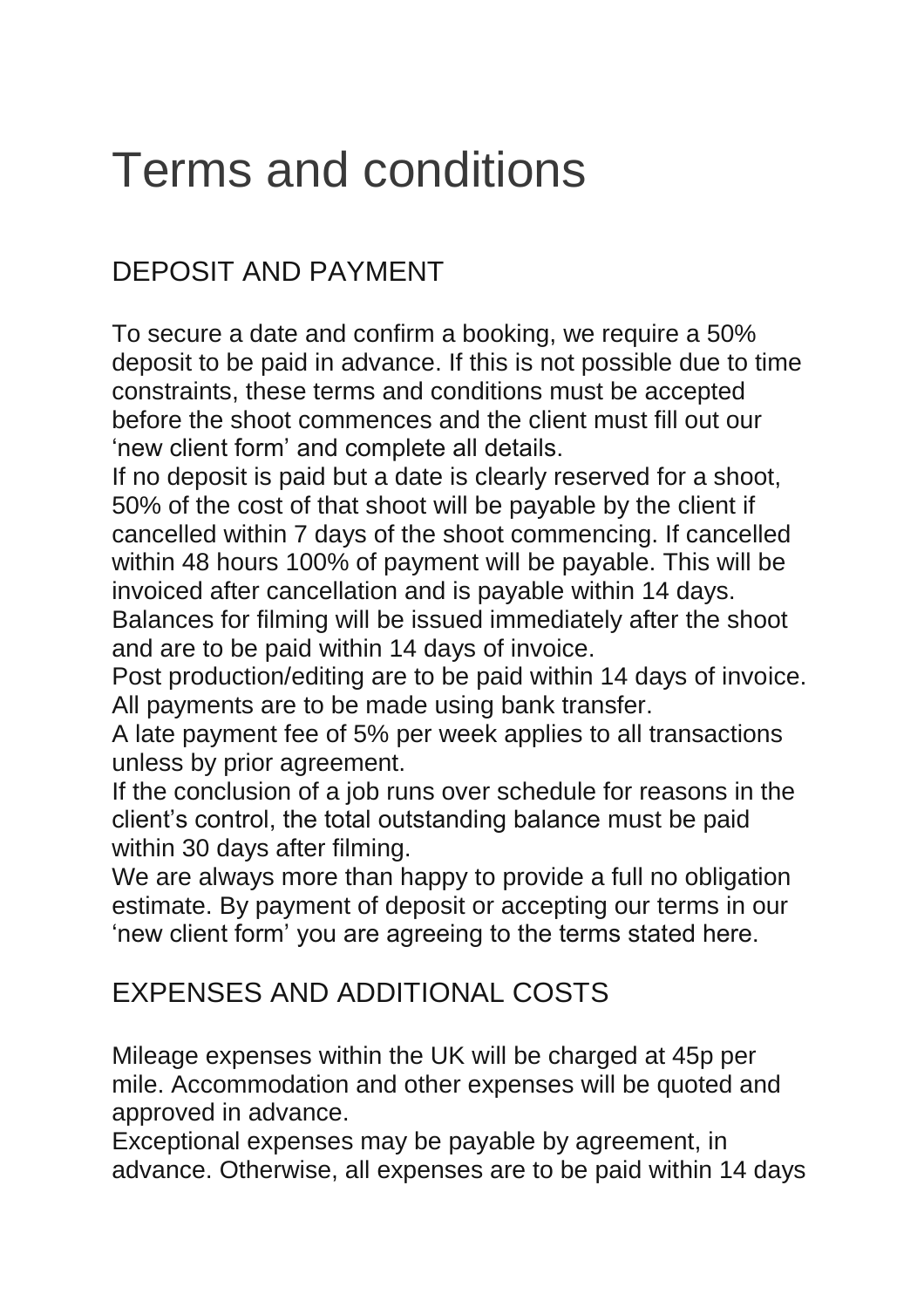of invoice.

On occasion it may be necessary to get special permissions from the CAA in order to fly. On such occasion's bookings will be subject to an admin fee agreed prior to the shoot. If flying abroad, we may require additional time in order to get permissions to fly. With this, there may also be additional cost. All costs quoted are exclusive of VAT.

### DAY RATES

A full day is classed as 10 hours working and half days are 3.5 hours. If a day or half day is booked and the shoot runs over, then 30% of the rate will be charged for every additional hour required. This isn't the case on shoots involving multiple days.

#### COPYRIGHT

Unless contractually agreed prior to the commencement of filming, Stratospheric Filming will retain copyright of all our filming content. The client will get complete use of all footage we obtain for their specified projects but the client will not be able to re-sell our footage or allow 3rd party companies to use the footage without prior agreement. We also reserve the right to prevent any output of our content until full payment has been received. If this is not possible due to time restraints, Stratospheric Filming will need a specified date of payment in writing and until this is received, no content shall be distributed. We (Stratospheric Filming) are extremely proud of the work we do and would love to show it off. Because of this we do reserve the right to use any of the content gathered for our own promotional activities. We also reserve the right to upload our footage to stock footage libraries after the footage has been released for its original purpose. We often work with large stock footage clients and so if this does not suit your requirements, please let us know and alternative arrangements can be made.

#### CONFIDENTIALITY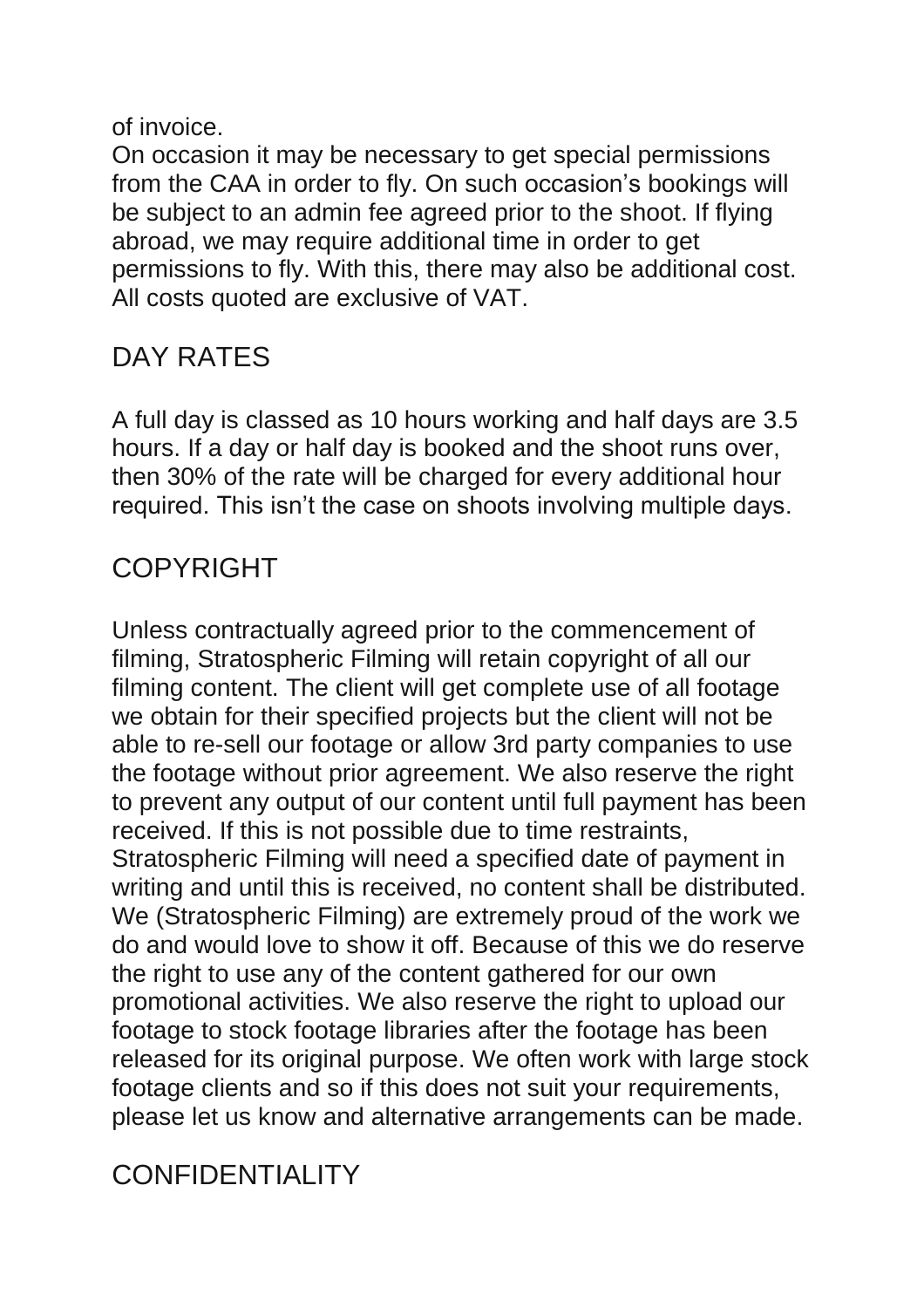Please be assured that all enquiries will be dealt with in complete confidence and if preferred, involved members of staff are more than happy to sign a non-disclosure agreement prior to details of the project being shared. Please let us know if this is something you would like to go ahead with.

### LIMITATION OF LIABILITY

Nothing in these Conditions shall limit or exclude Stratospheric Filming's liability for:

(a) death or personal injury caused by its negligence, or the negligence of its employees, agents or subcontractors;

(b) fraud or fraudulent misrepresentation; or

(c) breach of the terms implied by section 2 of the Supply of Goods and Services Act 1982 (title and quiet possession). Subject to clause the above:

(a) Stratospheric Filming shall not be liable to the Customer, whether in contract, tort (including negligence), breach of statutory duty, or otherwise, for any loss of profit, or any indirect or consequential loss arising under or in connection with the Contract; and

(b) Stratospheric Filming's total liability to the Customer in respect of all other losses arising under or in connection with the Contract, whether in contract, tort (including negligence), breach of statutory duty, or otherwise, shall not exceed the Charges for the relevant Order, with regard to which the Customer is claiming loss.

### POSTPONEMENTS AND CANCELLATIONS

Naturally our work is affected by the ever-changing weather. If the shoot cannot be achieved because of the weather, then we will try our best to re-schedule the filming for another day and the deposit will be transferred. If however you no longer require our services then the deposit will be non-refundable. If we have incurred any other costs in relation to your shoot, then these costs will be invoiced within our standard terms.